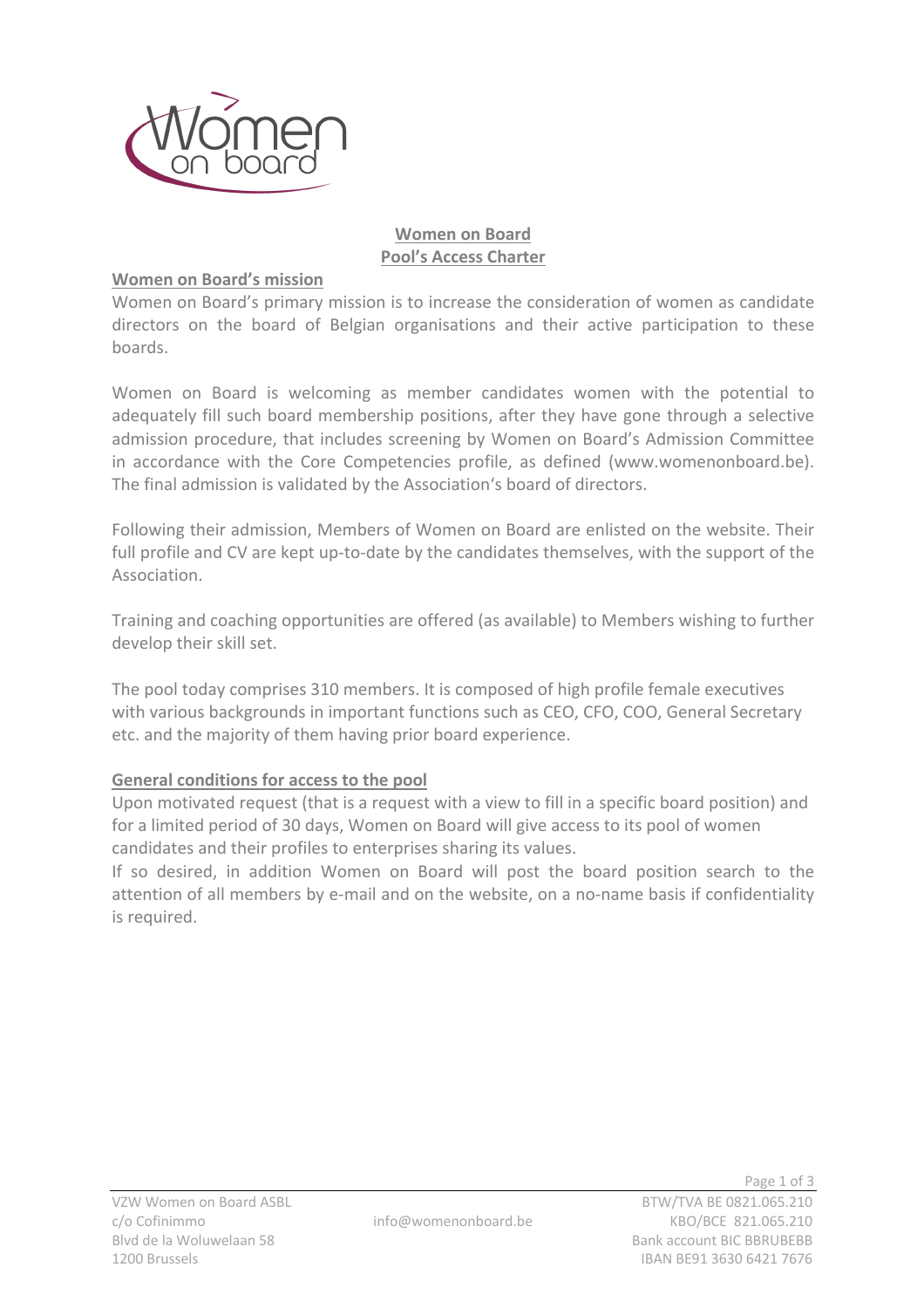

# **Entreprises' commitment to Women on Board**

By accessing the 'pool', Enterprises are taking the following commitments:

- Values: Enterprises that use our pool of candidates are considered ambassadors of Women on Board. They adhere and respect the Association's values of Diversity, Ethics & Integrity, Empathy, Sharing and Make it Happen. These values are detailed on Women on Board's website.
- Information and communication with candidates: Enterprises that have access to our pool of candidates commit themselves to keep the candidates appraised of the fact that their candidature is considered and will seek their agreement before their candidature is introduced in their organisation/a client's organisation. After an initial contact, the Enterprise shall timely give proper and constructive feedback to each candidate, whether or not their candidature is further considered.
- **Availability of Women on Board Members:** Enterprises are herewith made aware and expressly accept that Women on Board Members may not necessarily be available for a board membership at the time of the request, for a variety of reasons.
- **Selection of Women on Board Members:** The selection process (as the case may be) is under the exclusive responsibility of the Enterprise.
- **Independence Requirements:** Enterprises will systematically inform the considered Members of Women on Board on the specific independence requirements of the contemplated board or committee Membership, as the case might be. Enterprises are aware, and accept, that Women on Board Members may have additional independence constraints or conflict of interest arising from their own organisation or profession.
- **Confidentiality agreement:** As our Members' profiles will only be accessible to themselves and to Enterprises that have been granted access upon motivated request, the latter herewith commit not to disclose personal information concerning any member to a third party.

Page 2 of 3